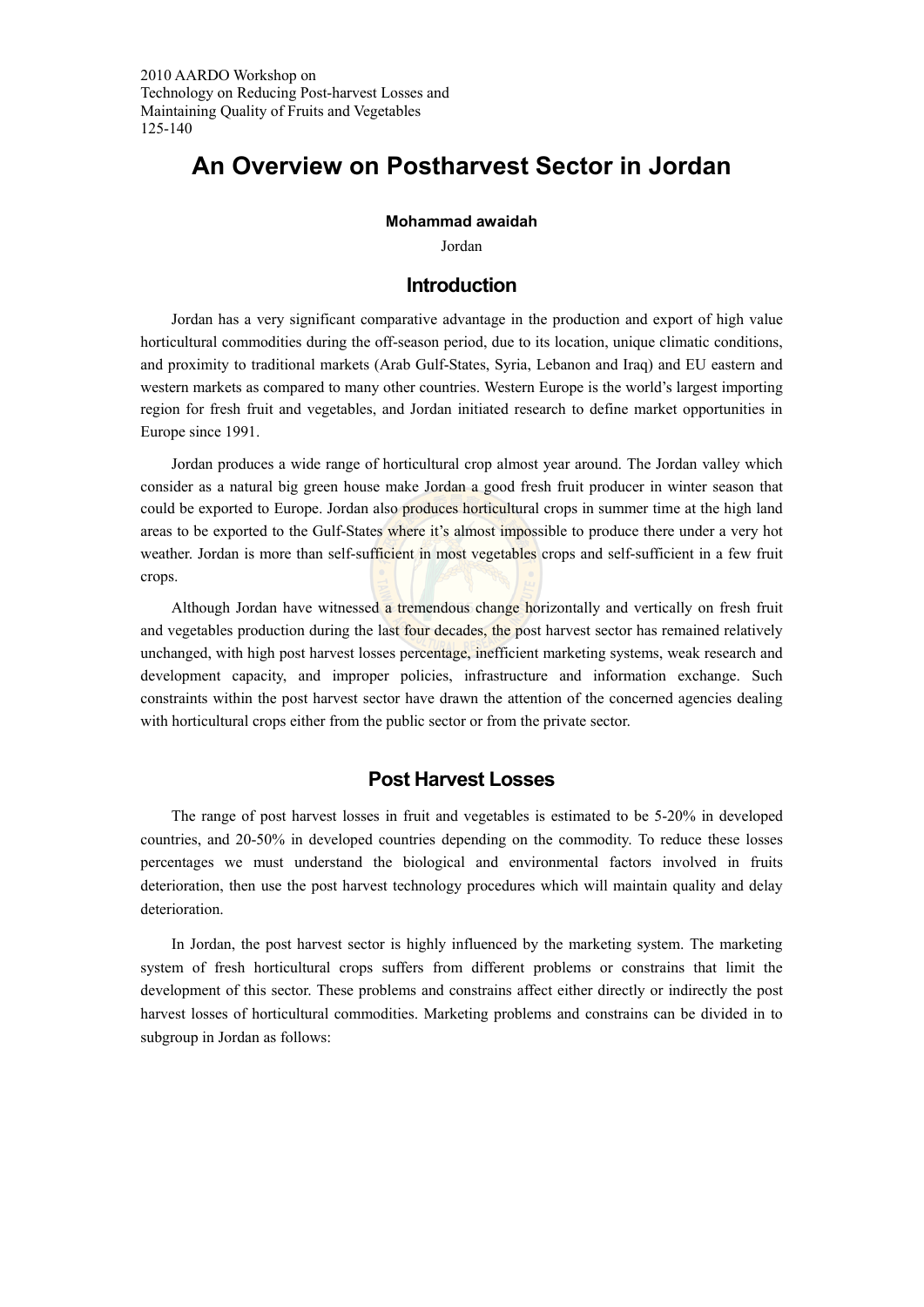Post harvest losses in Jordan are within the range of losses of many developing countries. Several studies had been conducted to estimate the losses for some important crops. The results revealed that the losses are high. The post harvest percentage losses were (19, 22, 23, and 18%) for tomatoes, squash, sweet pepper and eggplant, respectively. More investigation is required to determine the size of the problem in Jordan.

#### **The post harvest losses causes in Jordan**

1- Improper harvesting stage of maturity (immature, over ripe)

2- Improper postharvest handling practices in the marketing chain (field, wholesale markets, packing house of export firms, cold storages, transportation means, retailers and consumers).

3 - Improper packing (overfilling and over staking).

- 4- Improper package (poor material and design).
- 5- Absence of pre-cooling.

6 - Improper loading and unloading.

7- Absence of sorting any fruit not marketable from the field.

8- Water loss.

9- Poor temperature and relative humidity management.

10- Losses due to physiological, mechanical and pathological disorder.

11- Exposing the product to an appropriate conditions (light, temperature, relative humidity, rain, winds, ethylene).

12- In adequate transport means.

#### **Infrastructures required for healthy marketing sector in Jordan**

- 1- Efficient wholesale markets.
- 2- Packing house with grading machines
- 3- Efficient exporting firms.
- 4- Cold storages.
- 5- Apropraite ripening rooms.
- 6- Transportation means.
- 7- Pre-cooling units.
- 8- Package factories.
- 9- Marketing services

#### *Export firms*

There are two kinds of export firms in Jordan, depending on the targeted market. First kind is the export firms for the traditional markets (Arab Gulf-States, Syria, Lebanon and Iraq), and the second kind is the export firms to eastern and western Europe countries.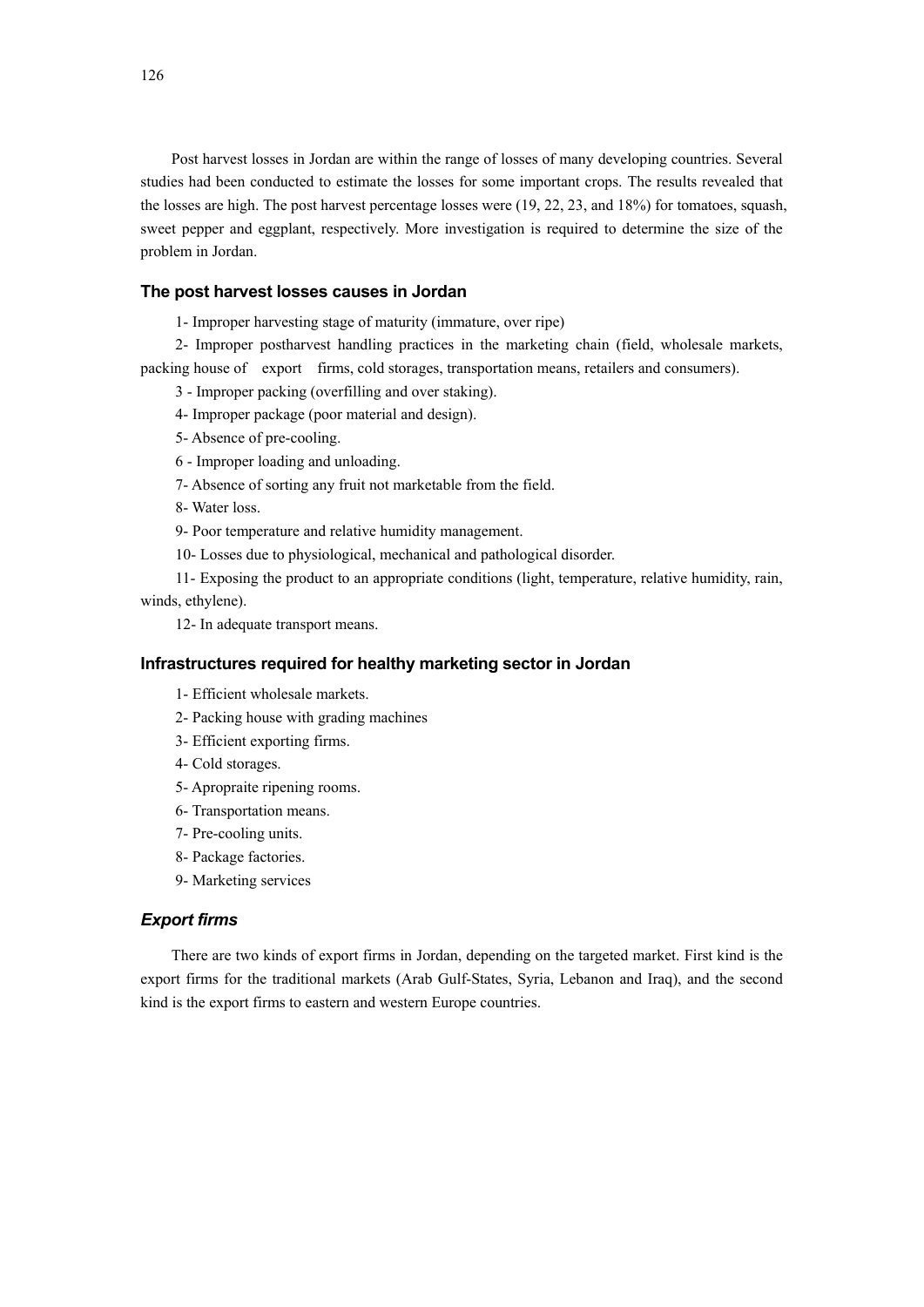#### Traditional export firms

There are 40 export firms to the traditional markets.

All of them are owned by private sector

## Export firms to Europe

There are 18 export firms to Europe .

#### **Cold sorage fcilities**

There are 60 cold storages facilities distributed in Jordan, with a storage capacity of 85000 ton.

## **Ripening rooms**

There are 73 ripening room facilities,58 of them in Amman while the rest distributed in the cities of Jordan.

#### **Transportation means**

In Jordan, Mini-trucks, trucks, refrigerated trucks and airplanes are used to move fresh horticultural crops from shipping point to the destination markets. The major portion of exported crops is transported by refrigerated trucks mainly to the Arab Gulf-States, Syria, Lebanon, Iraq and Eastern Europe countries.

#### **Pre-coling uits fcilities**

Pre-cooling is removal of field heat from the fruits as soon as possible after harvest. This technology leads to a reduction in plant or plant part the following:

- 1- Respiration rate.
- 2-Water loss.
- 3-Ethylene production.
- 4-Pathogen infection.
- 5-Delaying ripening and senescence

In Jordan, the pre-cooling concept still limited for small-scale growers and unknown for many shippers (mainly shippers of traditional markets).

#### **Packing and pckages fctories**

Polystyrene. Plastic, carton and wooden boxes are used in Jordan for both local and export markets. Eight polystyrene factories located at different locations producing packages with several dimensions with a processing capacity to manufacture between 50,000 to 500,000 boxes a day. There are four factories producing more than 7 million of plastic boxes of different sizes annually. Four factories processing carton boxes. There are 20 manufacturing workshops for wooden boxes with different sizes and styles are operating in Jordan.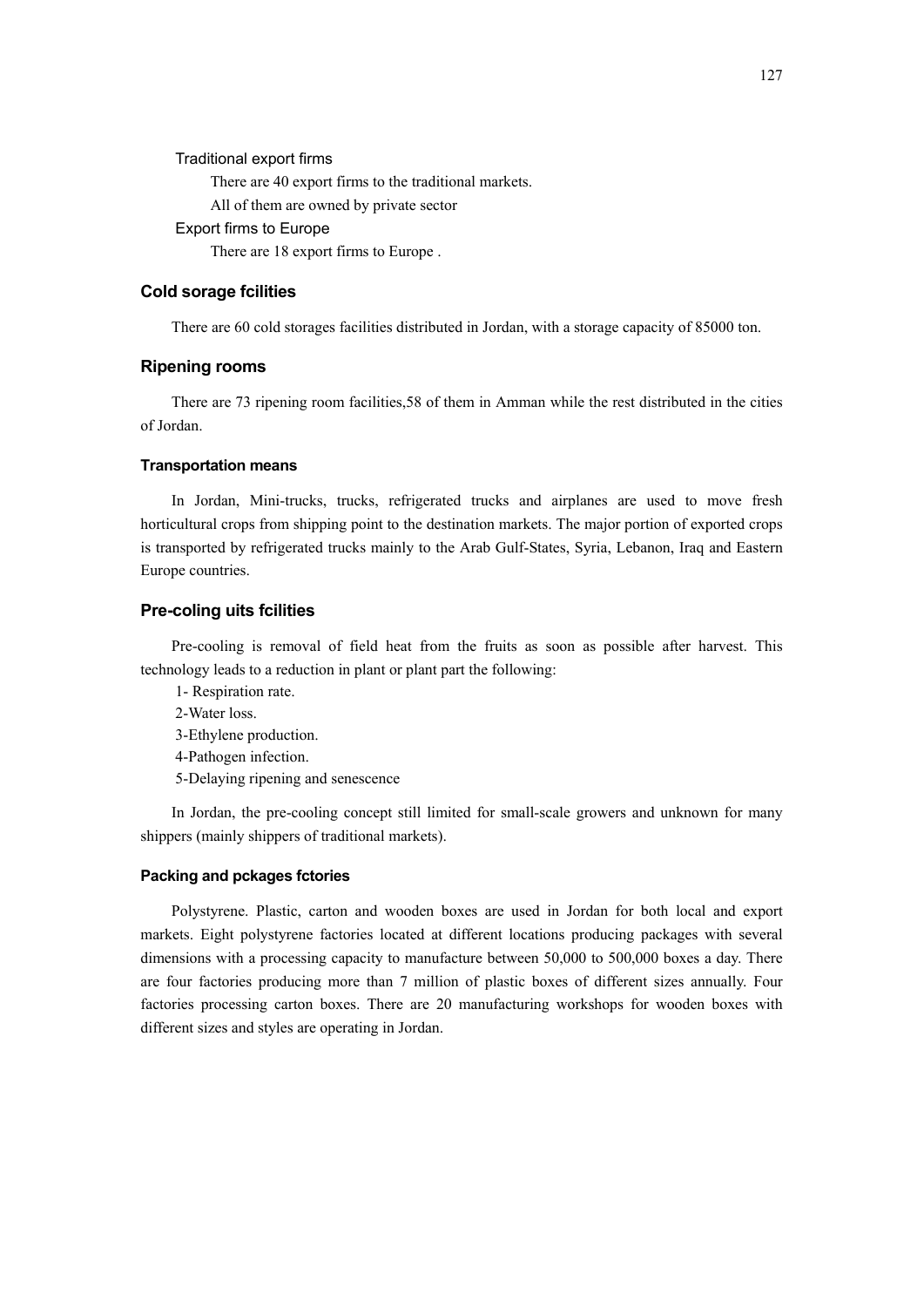#### **Vision for an active and an efficient marketing system for Jordan**

1-An independent governmental umbrella involved only with marketing of fresh horticultural crops, and strongly co operate with private sector.

2-Qualified staff for both private and public sectors in the methods of production and marketing to insure high quality product.

3-Orientation the production in accordance with market demand.

4-Adequate infrastructure and marketing services.

5-Data base and market information intelligence.

6-Budjet financing agency for pre and postharvest technology required.

7-Strict and efficient legislations.

8-Anefficient exporting firms.

9-An active quality control system

10-Straight for wards training programs for growers on production (cultural practices) techniques and proper postharvest handling practices.

# **Post-harvest Losses of Tomatoes and Eggplants Produced for Local Market in Jordan**

# **Introduction**

Jordan produces a wide variety of horticultural crops around the year. Such an advantage is created by the combination of climate, soil, and topography of growing areas, namely the Jordan valley and the Uplands.

Tomato and eggplant are considered as fleshy fruit vegetables, although differ in their physiological characteristics from postharvest point of view. Tomato fruit, harvested mature, is a typical climacteric fruit, undergoes different metabolic changes associated with ripening in coordination with a climacteric rise in respiration, which marks the transition stage in the fruit development between maturation and senescence [2] . When harvested at the mature green stage, the fruit continues to develop and ripen similar to having been left on the plant [3, p 24]. On the other hand, eggplant, harvested immature, is a non-climacteric fruit that does not undergo the metabolic changes exhibited by tomatoes.

The objectives of this study were: to assess postharvest losses in tomatoes and eggplants grown in open fields in the Jordan Valley and the Uplands; to identify causes of these losses; and to propose means for reduction of postharvest losses.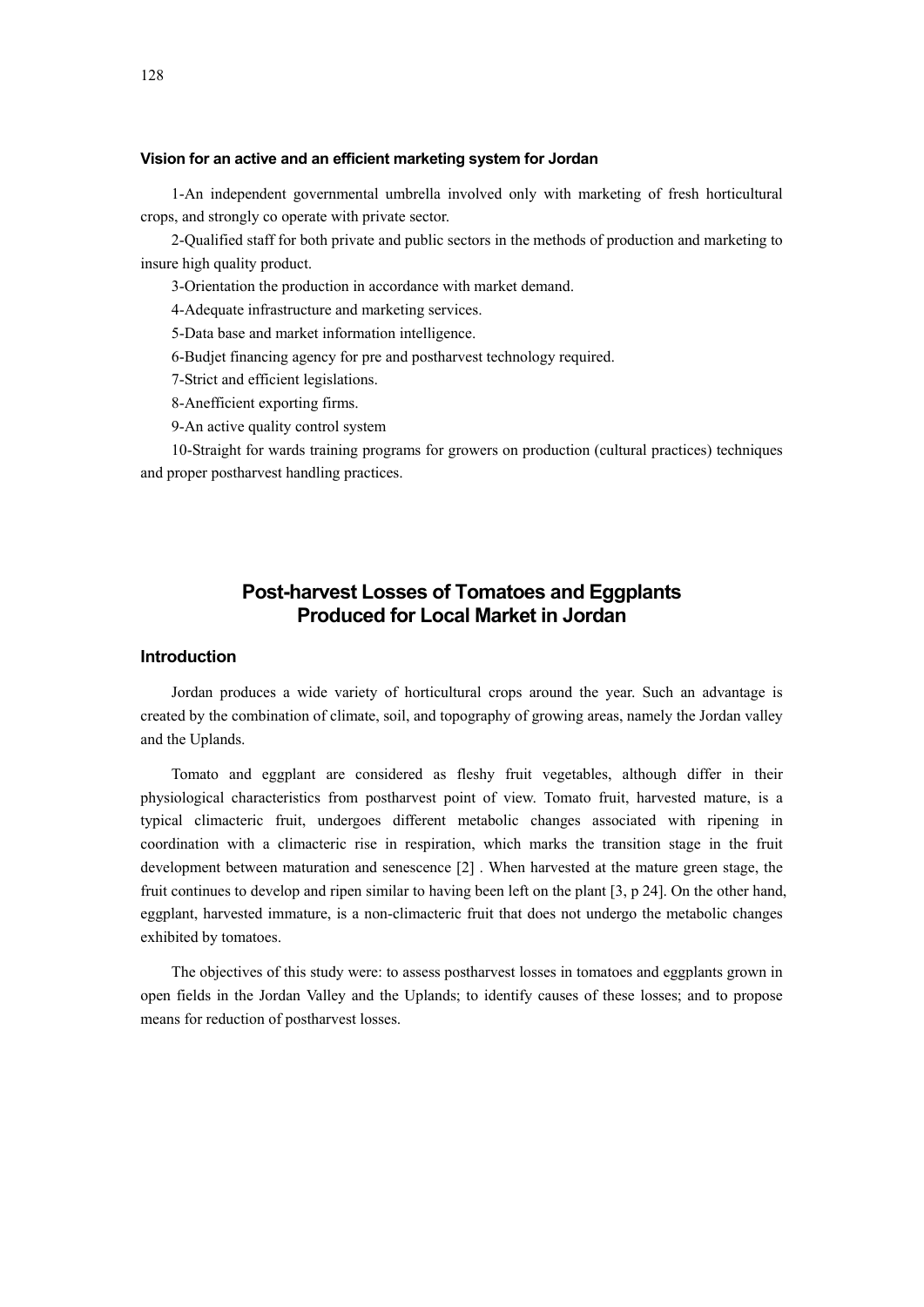#### **Materials and Methods**

Plant Materials: Tomato (Solanum lycopersicom L. cv. "GS12") and eggplant (Solanum melongena cv. "Black Beauty") fruits grown in the open field in the Jordan Valley (North and mid-valley) and in the Uplands (Al-Mafraq area) were subjected to this postharvest loss study. This study was carried out during October to July in the Jordan Valley (the minimum and maximum air temperatures were between 12.1 and 36.3℃), and during March to December in the Uplands (the minimum and maximum air temperatures were between 2.6 and 34.4℃) in 1999. Fruit samples of tomatoes and eggplants packed in polystyrene (Styrofoam) boxes (46 x 26 x 12 cm, holding 7-9 kg) were examined for postharvest losses at different levels (farm, transport, wholesale and retail markets) of the marketing chain. Fruits were handled traditionally as described below under postharvest practices for tomatoes and eggplants in Jordan.

Determination of postharvest losses: For each sample, ten boxes were taken at random at the study site. After weighing the contents of each box, unmarketable fruit (diseased, injured, immature green, very soft over mature, bruised, crushed, blemished etc.) were isolated, weighed (and returned into their box), and their percentage was calculated from the total weight of the box. The fact that postharvest losses are cumulative (i.e. increasing with the progression of postharvest handling) was taken into consideration in order to come up with the actual loss percentage at a given level. At the farm level, the percentage reported was the actual percentage of loss, since no preceding levels exist. Each of the reported percentages thereafter, was the result of subtracting the preceding percentage(s) from the newly obtained loss value for a given level. For example: the obtained loss at the transportation level was  $11.6 - 6.0$  (loss at the farm level) = 5.6 (actual loss at the transport level reported in Table 1).

|                      | $\frac{0}{0}$<br>Average loss |        |               |        |  |  |  |
|----------------------|-------------------------------|--------|---------------|--------|--|--|--|
|                      | <b>Uplands</b>                |        | Jordan valley |        |  |  |  |
| Postharvest handling | Eggplant                      | Tomato | Eggplant      | Tomato |  |  |  |
| Farms                | 7.2                           | 5.6    | 7.8           | 6.0    |  |  |  |
| Transport            | 4.6                           | 4.1    | 6.2           | 5.6    |  |  |  |
| Wholesale market     | 1.8                           | 1.1    | 2.1           | 1.5    |  |  |  |
| Retail stores        | 5.4                           | 6.3    | 1.9           | 2.7    |  |  |  |
| Total loss           | 19.4                          | 18.0   | 16.2          | 17.3   |  |  |  |

Table 1. Percentages of postharvest losses of tomatoes and eggplants at four levels of postharvest handling in both growing areas

1. Represents the average of 90 boxes.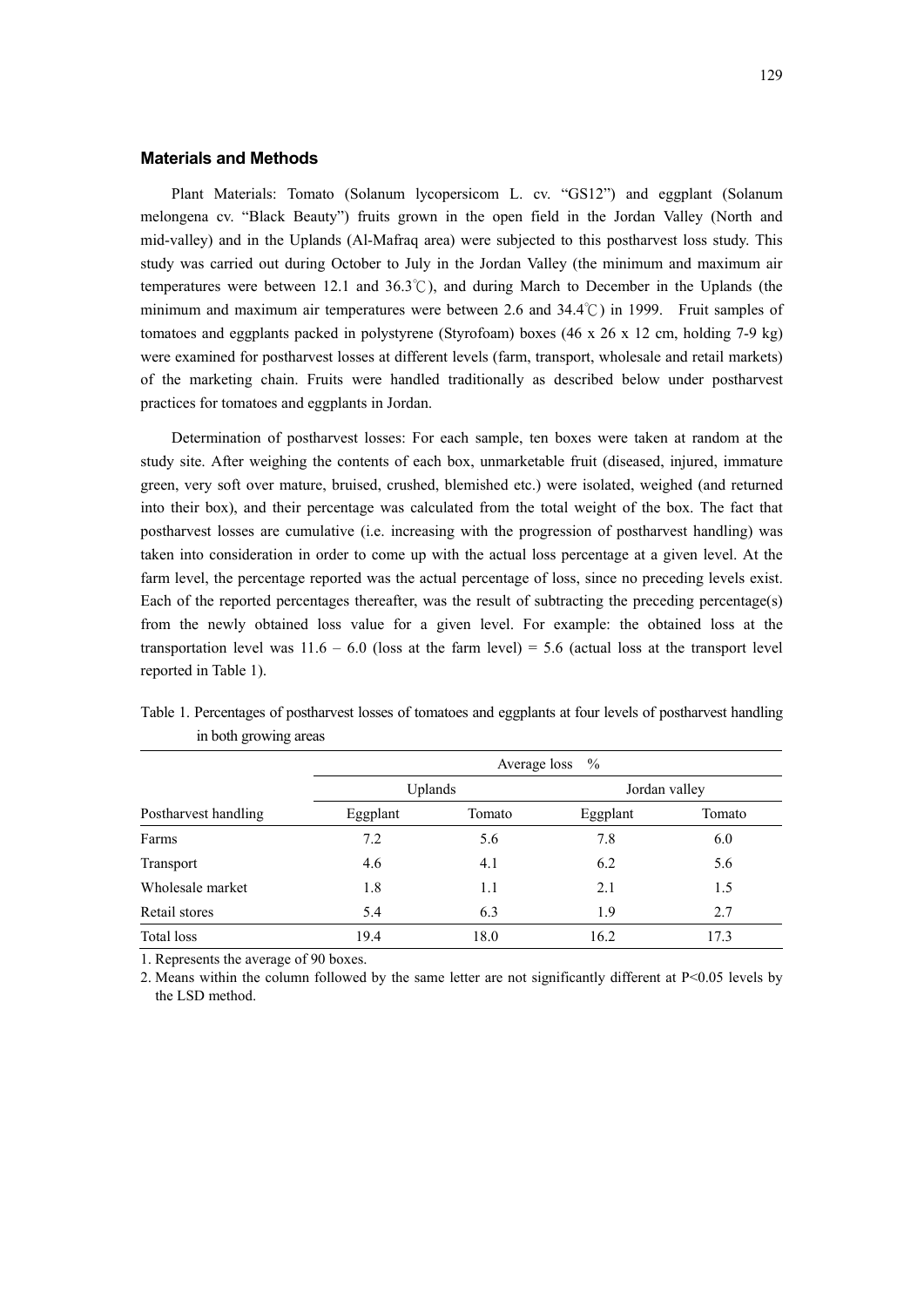| Farm                        |           |      |      | Color stage $1$ (%) |      |      |     |
|-----------------------------|-----------|------|------|---------------------|------|------|-----|
|                             | G         | B    | T    | P                   | LR   | R    | DR  |
| $J_{\cdot}$ V. <sup>2</sup> |           |      |      |                     |      |      |     |
| 1 <sup>st</sup>             | $4.3^{3}$ | 2.1  | 1.5  | 24.9                | 12.4 | 50.1 | 3.1 |
| $2^{nd}$                    | 3.5       | 43.2 | 33.0 | 13.4                | 2.5  | 3.0  | 1.6 |
| $3^{\text{rd}}$             | 4.5       | 40.1 | 23.8 | 18.5                | 3.0  | 2.8  | 7.1 |
| Up. <sup>2</sup>            |           |      |      |                     |      |      |     |
| $1^{\rm st}$                | 2.1       | 40.1 | 28.1 | 21.1                | 1.4  | 3.2  | 3.3 |
| $2^{nd}$                    | 3.7       | 4.1  | 2.8  | 10.4                | 27.1 | 41.7 | 1.7 |
| $3^{\text{rd}}$             | 3.2       | 2.9  | 5.1  | 21.4                | 18.8 | 45   | 3.9 |

Table 2. Color variation of harvested tomato fruit at the farm level.

1. G (green), B (breaker), T (turning), P (pink), LR (light red), R (red), DR (dark red).

2. J.V. (Jordan Valley) and Up. (Uplands).

3. Each value represents the average of 90 boxes.

| Table 3. Decay and defect percentages of tomato fruit at the farm level. |  |  |  |
|--------------------------------------------------------------------------|--|--|--|
|                                                                          |  |  |  |

| Farm                       |                 |                 | Decay %         |                   | Defect %        |                 |
|----------------------------|-----------------|-----------------|-----------------|-------------------|-----------------|-----------------|
|                            |                 |                 |                 | Harvest frequency |                 |                 |
|                            | $3^{\text{rd}}$ | 2 <sup>nd</sup> | 1 <sup>st</sup> | 3 <sup>rd</sup>   | 2 <sup>nd</sup> | 1 <sub>st</sub> |
| $J_{\cdot}V_{\cdot}^1$     |                 |                 |                 |                   |                 |                 |
| 1 <sup>st</sup>            | $3.6^3$         | 5.9             | 4.0             | 27.3              | 31.3            | 30.3            |
| 2 <sup>nd</sup>            | 31.3            | 30.3            | 31.3            | 4.8               | 5.1             | 3.8             |
| $3^{\text{rd}}$            | 5.3             | 3.1             | 3.9             | 42.1              | 42.2            | 38.3            |
| $\underline{\text{Up.}}^1$ |                 |                 |                 |                   |                 |                 |
| 1 <sup>st</sup>            | 30.3            | 27.3            | 23.8            | 6.3               | 4.3             | 5.0             |
| 2 <sup>nd</sup>            | 6.4             | 5.2             | 6.0             | 41.0              | 37.8            | 48.8            |
| $3^{\text{rd}}$            | 3.3             | 4.3             | 3.1             | 33.8              | 42.3            | 41.8            |

1. J.V. (Jordan Valley) and Up. (Uplands).

2. Each value represents the average of 90 boxes

Table 4. Proportions of the different causes of postharvest losses of tomatoes and eggplants from the total loss at four levels of postharvest handling tested for both growing areas.

|               |              | Direct causes of postharvest loss $(\% )$ |         |                   |
|---------------|--------------|-------------------------------------------|---------|-------------------|
|               | Growing area | Diseases Disorder                         | Deffect | Mechanical damage |
| Jordan Valley |              |                                           |         |                   |
| Tomato        | 37.5         | 16.0                                      | 24.0    | 22.5              |
| Eggplant      | 43.6         | 20.5                                      | 16.4    | 19.5              |
| Uplands       |              |                                           |         |                   |
| Tomato        | 27.3         | 22.3                                      | 17.4    | 33.0              |
| Eggplant      | 39.8         | 16.5                                      | 22.1    | 21.6              |

1.Each value represents the average of 360 boxes.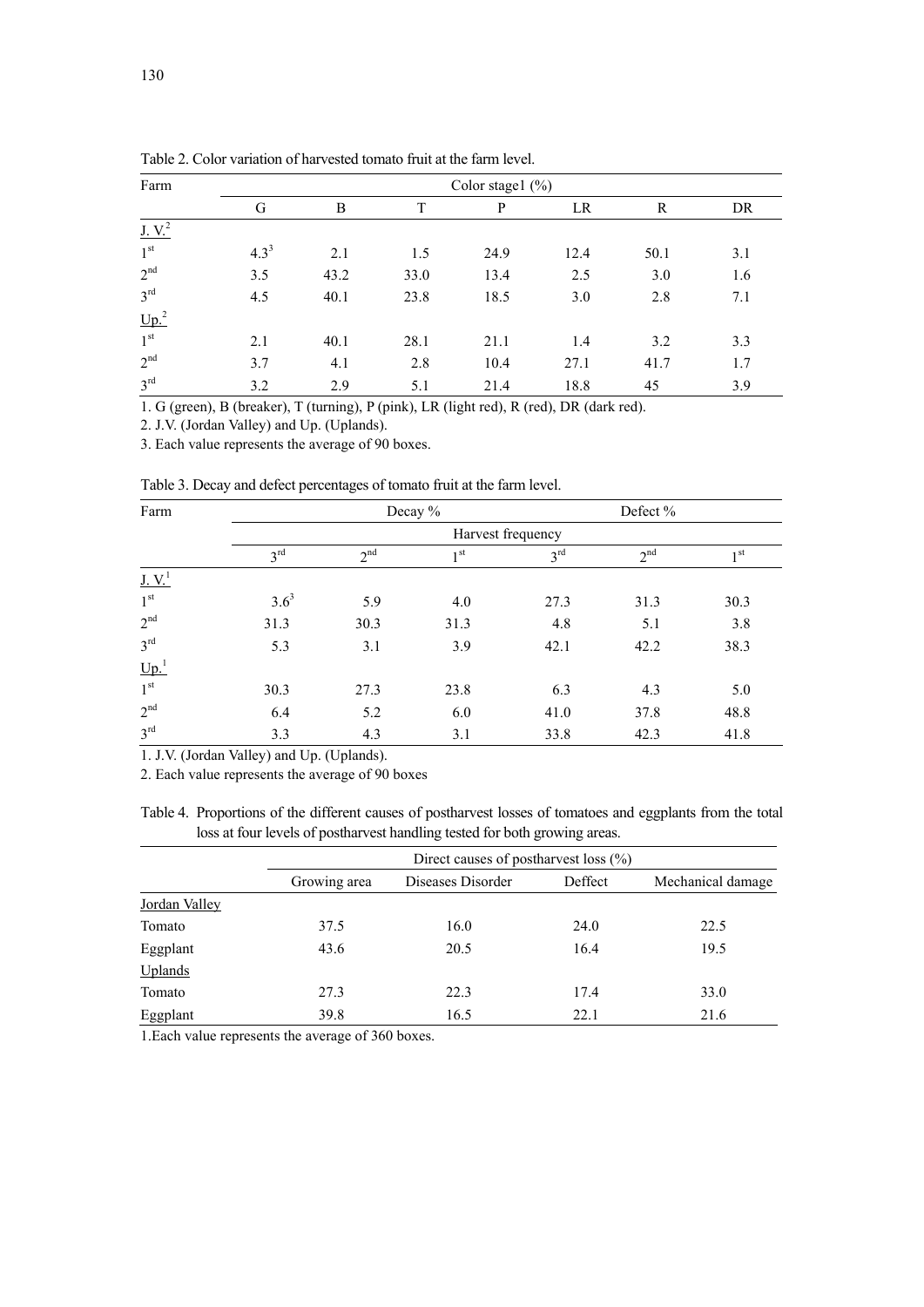# **Postharvest Losses of Tomato Fruits (***Lycopersicon esculentum* **Mill.) and Grapes (***Vitis vinifera* **L.) in Jordan, August 2000**

# **Introduction**

The environment and conditions exist in Jordan to produce large volume of high quality crops. All impedances to proper postharvest handling techniques are managerial and not physiological in nature due to lack of resources or infrastructure.

Generally, postharvest handling systems of tomatoes and grapes in Jordan can be summarized as follows:

| * Tomatoes for the local market:                                                                          |                     | * Tomatoes for export to the Gulf States:                                    |  |  |
|-----------------------------------------------------------------------------------------------------------|---------------------|------------------------------------------------------------------------------|--|--|
| Harvest in buckets, wooden or                                                                             |                     | Harvest in buckets, wooden or                                                |  |  |
| Polystyrene boxes                                                                                         |                     | Polystyrene boxes                                                            |  |  |
|                                                                                                           |                     |                                                                              |  |  |
| & Packing<br>Sorting                                                                                      |                     | Packing in Polystyrene boxes                                                 |  |  |
|                                                                                                           |                     |                                                                              |  |  |
| Loading & Transport                                                                                       |                     | Loading & Transport                                                          |  |  |
|                                                                                                           |                     |                                                                              |  |  |
| ◀ Wholesale markets                                                                                       | Exporters warehouse | Wholesale markets                                                            |  |  |
|                                                                                                           |                     |                                                                              |  |  |
|                                                                                                           | Repacking           | Retail Markets                                                               |  |  |
|                                                                                                           |                     |                                                                              |  |  |
|                                                                                                           |                     | Loading in refrigerated trucks                                               |  |  |
|                                                                                                           |                     |                                                                              |  |  |
|                                                                                                           |                     | Shipping to destination markets                                              |  |  |
|                                                                                                           |                     |                                                                              |  |  |
|                                                                                                           |                     | <b>Grapes Handling System</b>                                                |  |  |
|                                                                                                           |                     |                                                                              |  |  |
| Harvest in field boxes ▶ Trimming and Primary Sorting ▶ Packing ▶ Transport ▶                             |                     |                                                                              |  |  |
| Cold Storage                                                                                              |                     | $\blacktriangleright$ wholesale markets $\blacktriangleright$ Retail Markets |  |  |
|                                                                                                           |                     |                                                                              |  |  |
| $\triangleright$ Packing House $\triangleright$ Sorting, Grading & Re-packing $\triangleright$ Precooling |                     |                                                                              |  |  |

►**Shipping to destination markets**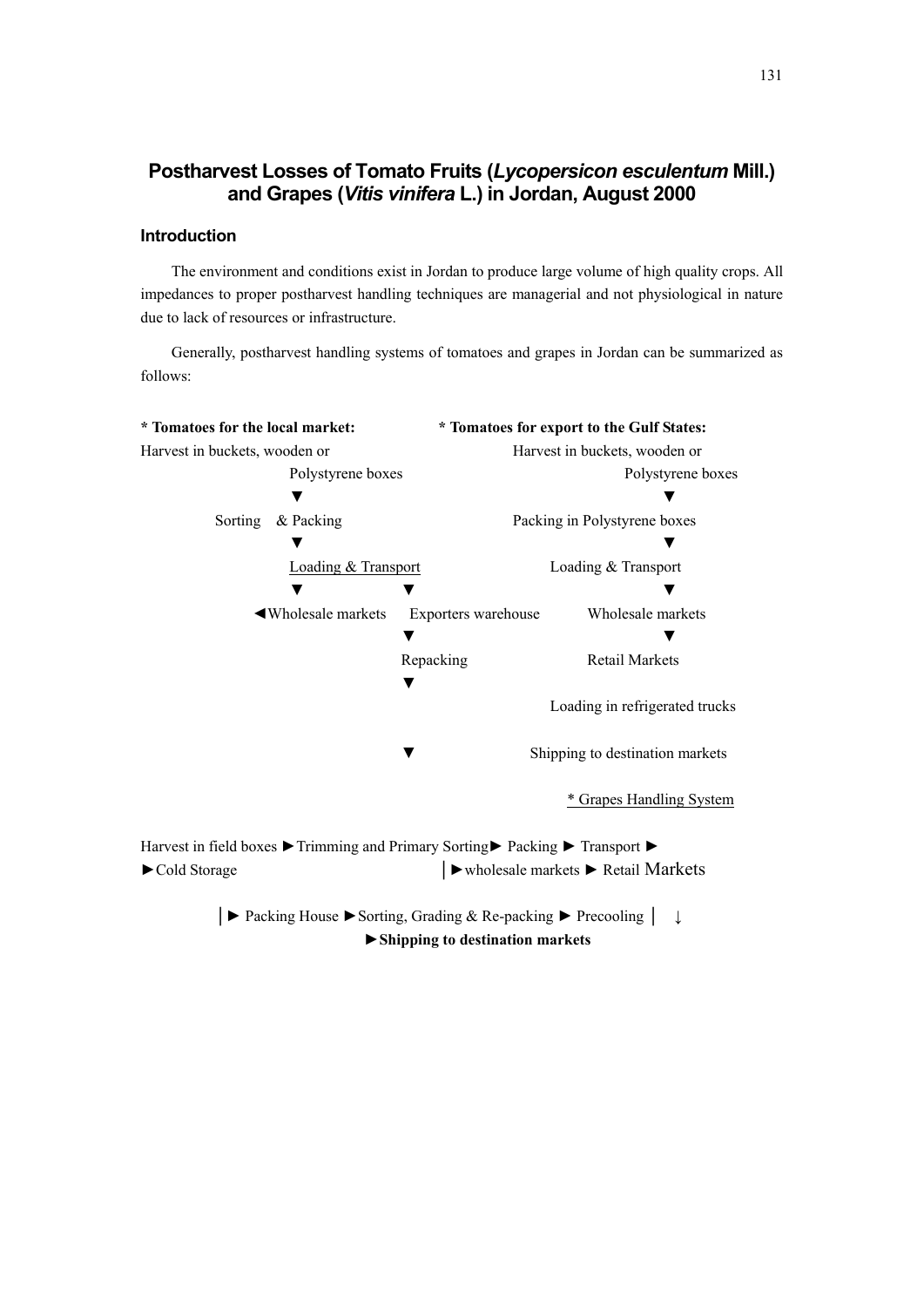# **Objectives**

The objective of the current study was to evaluate five common postharvest steps in the handling of tomatoes and grapes in order to estimate the postharvest losses and determine the causes of these losses.

# **Results and Discussion**

#### **1. Tomaotes**

# **Color:**



# **Firmness**

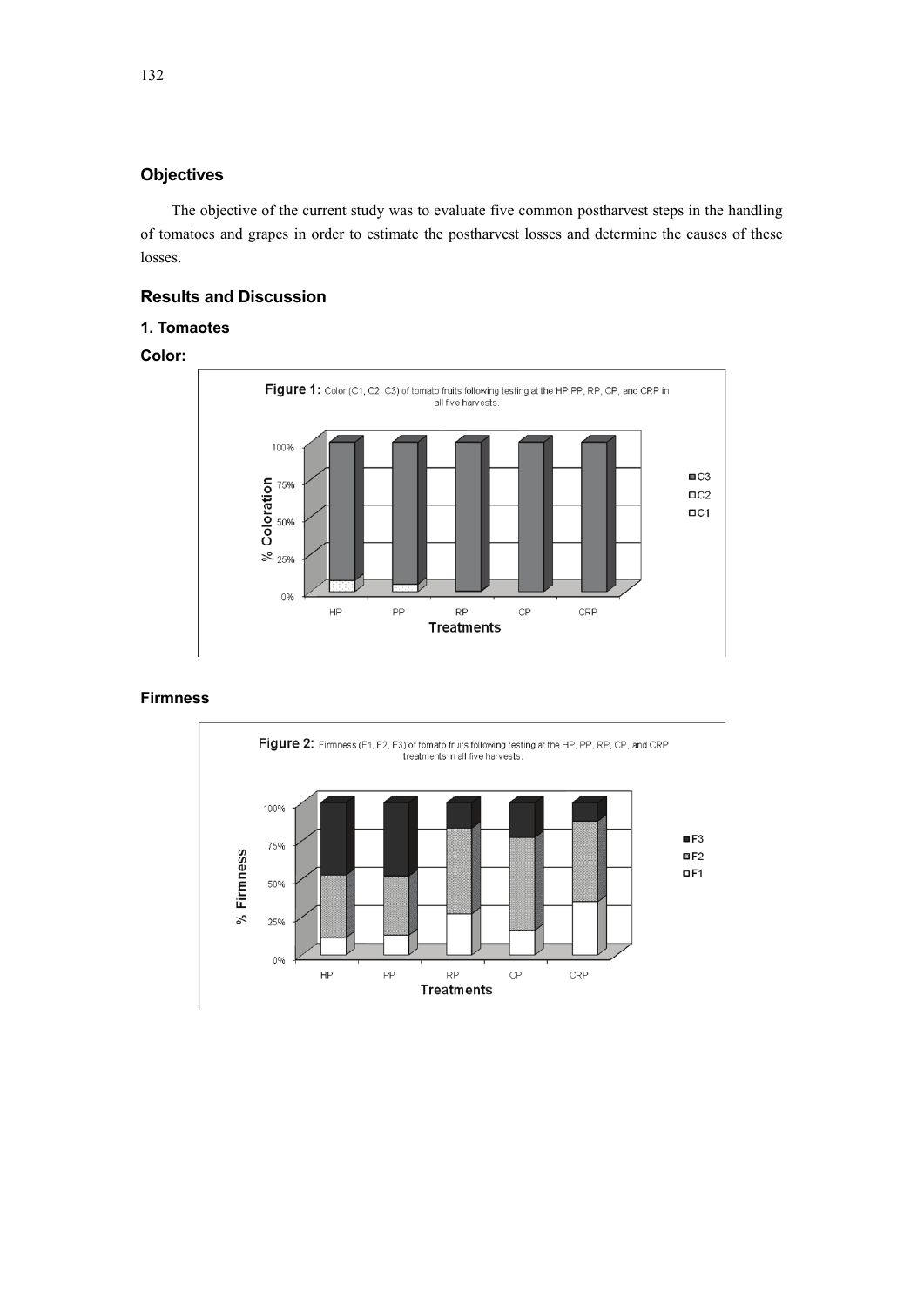#### **Calyx Freshness**

Table 3. Calyx Freshness 1,2 of tomato fruits following testing at the Harvest Point (HP), Packing Point (PP), Room temperature Point (RP), Cold storage Point (CP), and Cold storage + Room temperature Point (CRP), in all five harvests.

| Harv. $\blacktriangleright$ | $1st$ H           | $2^{nd}$ H        | $3^{\text{rd}}$ H | $4^{th}$ H | $5^{\text{th}}$ H |  |
|-----------------------------|-------------------|-------------------|-------------------|------------|-------------------|--|
| Treat. $\blacktriangledown$ |                   |                   |                   |            |                   |  |
| HP                          | $85.87^{3}a^{4}$  | 88.3a             | 72.0a             | 82.0a      | 76.3a             |  |
| <b>PP</b>                   | 83.66a            | 82.7a             | 76.3a             | 83.0a      | 81.7b             |  |
| RP                          | 47.0 <sub>b</sub> | 57.0b             | 50.7 <sub>b</sub> | 56.7b      | 34.0c             |  |
| $\bf CP$                    | 61.3c             | 69.4c             | 63.0c             | 69.7c      | 66.3d             |  |
| <b>CRP</b>                  | 42.3 <sub>b</sub> | 30.6 <sub>b</sub> | 39.3d             | 37.0d      | 33.6c             |  |
|                             |                   |                   |                   |            |                   |  |

1. Calyx freshness was rated as (1 = dry & brown), 2 = Partially green), and (3 = Green & fresh), the average of the three values was taken out of 3 which then were converted to percentages (3 considered as 100%).

2. Means are the average of ten separate samples (10 boxes of fruits).

3. Higher values represent fresher calyx.

4. Values within columns followed by the same letter are not significantly different at the 0.05 level by the LSD method.

#### **Decay**

Table 4. Decay1, 2 incidence in tomato fruits following testing at the Harvest Point (HP), Packing Point (PP), Room temperature Point (RP), Cold storage Point (CP), and Cold storage + Room temperature Point (CRP) in all five harvests.

| Harv. $\blacktriangleright$ | $1st$ H           | $2^{nd}$ H        | $3^{\text{rd}}$ H  | $4^{th}$ H        | $5^{\text{th}}$ H |
|-----------------------------|-------------------|-------------------|--------------------|-------------------|-------------------|
| Treat. $\nabla$             |                   |                   |                    |                   |                   |
| HP                          | $3.8^{3}a^{4}$    | 3.8a              | 5.6a.b             | 3.6a              | 8.5a.b            |
| <b>PP</b>                   | 2.9a              | 3.8a              | 3.9a               | 4.7a              | 6.8a              |
| RP                          | 6.6a              | 9.3 <sub>b</sub>  | 9.5 <sub>b.c</sub> | 11.0 <sub>b</sub> | 13.3 <sub>b</sub> |
| $\bf CP$                    | 7.8a              | 10.8 <sub>b</sub> | 12.5c              | 10.2 <sub>b</sub> | 11a.b             |
| <b>CRP</b>                  | 29.1 <sub>b</sub> | 23.7c             | 28.9d              | 37.4c             | 26.0c             |

1. Decay was determined by the number of decayed fruits, converted to percentages from the total number of the fruits in each box (considered as 100%).

2. Means are the average of ten separate samples (10 boxes of fruits).

3. Higher values represent more decayed fruits.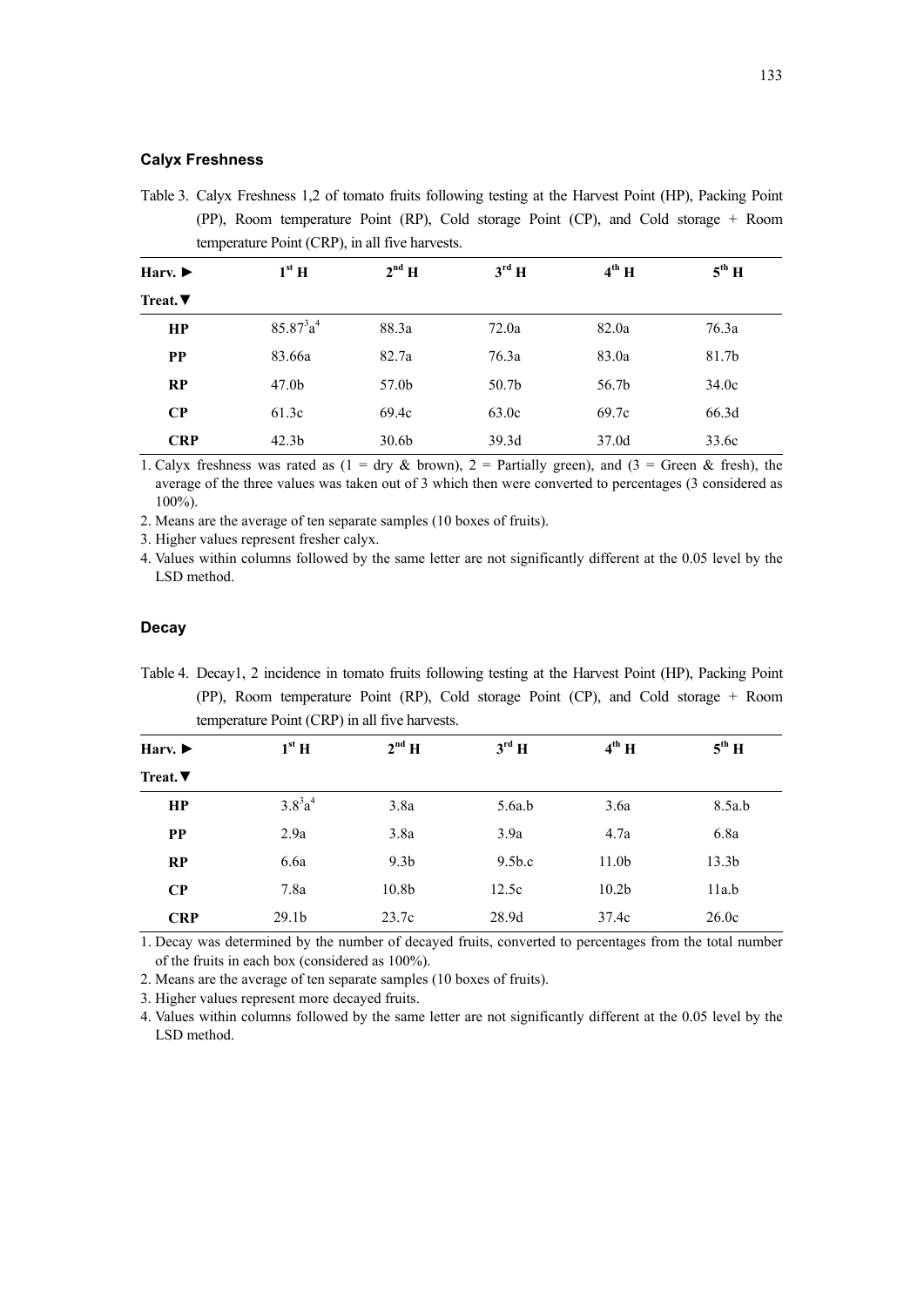#### **Defects**

Table 5. Defects1, 2 occurrence in tomato fruits following testing at the Harvest Point (HP), Packing Point (PP), Room temperature Point (RP), Cold storage Point (CP), and Cold storage + Room temperature Point (CRP) in all five harvests.

| Harv. $\blacktriangleright$ | $1^{\rm st}$ H      | $2^{nd}$ H          | $3^{\text{rd}}$ H | $4^{th}$ H          | $5^{\text{th}}$ H   |
|-----------------------------|---------------------|---------------------|-------------------|---------------------|---------------------|
| Treat. $\nabla$             |                     |                     |                   |                     |                     |
| HP                          | $47.7^{3}a^{4}$     | 61.7a.b             | 51.9a             | 53.2a               | 53.3a               |
| <b>PP</b>                   | 42.5a               | 51.5a               | 50.0a             | 59.5a.b             | 67.8a.b             |
| <b>RP</b>                   | 69.0 <sub>b</sub>   | 69.4 <sub>b.c</sub> | 66.2b             | 67.8b               | 67.8b               |
| $\bf CP$                    | 59.5 <sub>b.c</sub> | 62.3a.b             | 66.2 <sub>b</sub> | 62.9 <sub>b.c</sub> | 62.9 <sub>b.c</sub> |
| <b>CRP</b>                  | 72.5 <sub>b</sub>   | 81.2c               | 85.9c             | 81.5c               | 80.5c               |

1. Defects were determined by the number of defected fruits, converted to percentages from the total number of the fruits in each box ( considered as 100%).

2. Means are the average of ten separate samples (10 boxes of fruits).

3. Higher values represent more defected fruits.

4. Values within columns followed by the same letter are not significantly different at the 0.05 level by the LSD method.

#### **Cleanliness**

Table 6. Cleanliness1, 2 of tomato fruits following testing at the Harvest Point (HP), Packing Point (PP), Room temperature Point (RP), Cold storage Point (CP), and Cold storage + Room temperature Point (CRP) in all five harvests

| Harv. $\blacktriangleright$ | $1st$ H                          | $2^{nd}$ H | $3^{\text{rd}}$ H | $4^{th}$ H | $5^{\text{th}}$ H |
|-----------------------------|----------------------------------|------------|-------------------|------------|-------------------|
| Treat. $\nabla$             |                                  |            |                   |            |                   |
| HP                          | 71.3 <sup>3</sup> a <sup>4</sup> | 64.0a      | 67.3a             | 67.0a      | 63.6a             |
| <b>PP</b>                   | 72.0a                            | 72.0a      | 71.0a             | 51.0a      | 65.3a             |
| RP                          | 56.7b                            | 73.3a      | 72.0a             | 69.3a      | 71.7a             |
| $\bf CP$                    | 72.0a                            | 76.3       | 73.7a             | 71.7a      | 78.3b             |
| <b>CRP</b>                  | 69.7a                            | 78.3a      | 73.7a             | 64.0a      | 66.4a             |

1. Cleanliness was determined using a scale of  $1=$  dirty,  $2=$  skin clean but calyx is dirty, and  $3=$ completer clean.

2. Means are the average of ten separate samples (10 boxes of fruits).

3. Higher values represent more clean.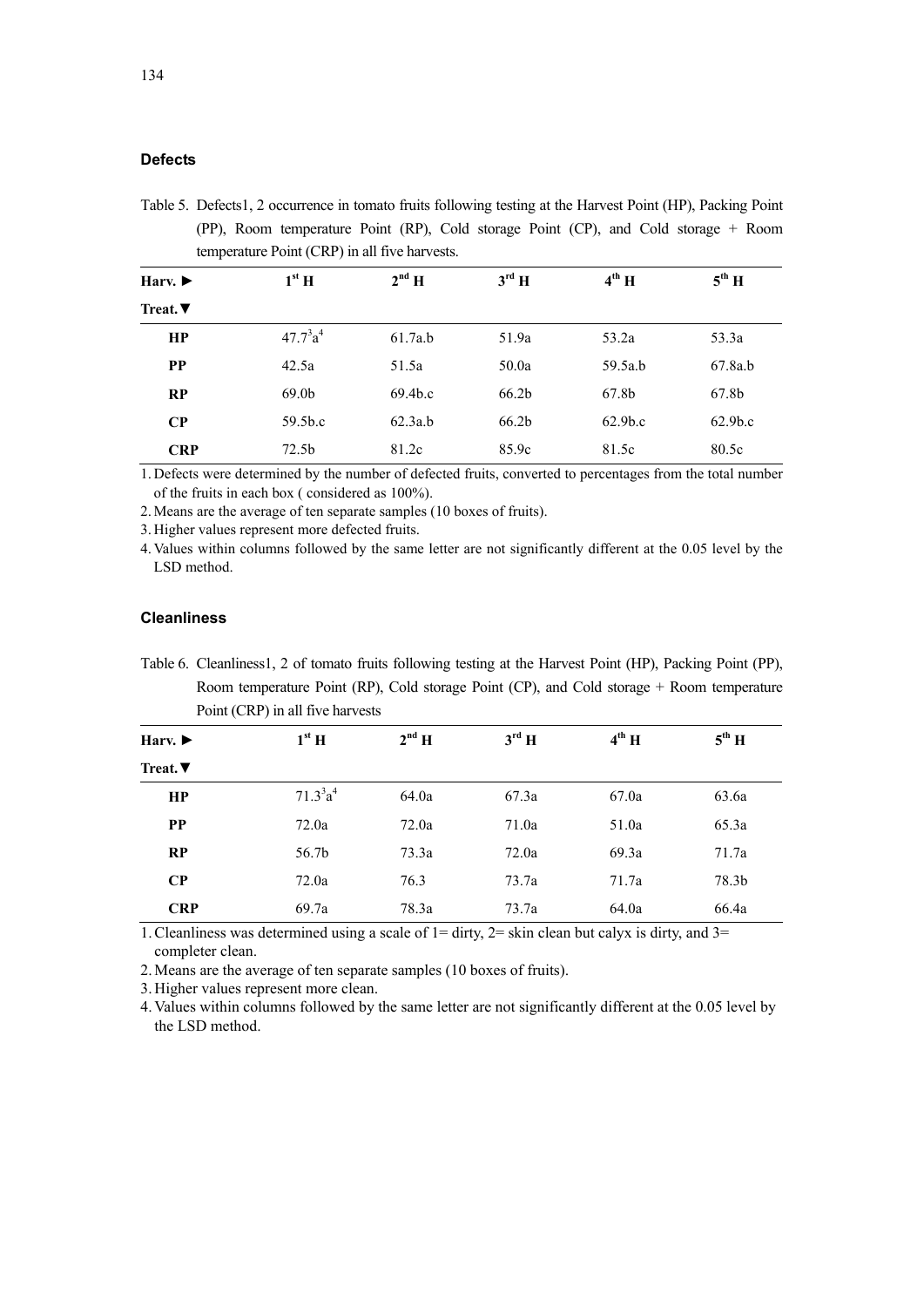### **General Appearance (GA)**

Table 7. General Appearance1, 2 of tomato fruits following testing at the Harvest Point (HP), Packing Point (PP), Room temperature Point (RP), Cold storage Point (CP), and Cold storage + Room temperature Point (CRP) in the five harvests.

| Harv. $\blacktriangleright$ | $1st$ H                 | $2^{nd}$ H | $3^{\text{rd}}$ H | $4^{\text{th}}$ H | $5^{\text{th}}$ H |
|-----------------------------|-------------------------|------------|-------------------|-------------------|-------------------|
| Treat. $\nabla$             |                         |            |                   |                   |                   |
| HP                          | $76^3$ a.b <sup>4</sup> | 76.7a      | 77.0a             | 75.7a.c           | 72.7a.c           |
| <b>PP</b>                   | 81.0b                   | 74.3a.b    | 79.0a             | 77.3a             | 76.0a             |
| RP                          | 73.3a.b                 | 68.7b      | 73.0a             | 68.4b             | 68.3b.c           |
| $\bf CP$                    | 69a.c                   | 70.7a.b    | 72.0a             | 70.0c             | 69.3c             |
| <b>CRP</b>                  | 60.7c                   | 61c        | 59.0b             | 55.7d             | 63.0b             |

1. General appearance was determined by 1= poor, 2= good, and 3= excellent.

2. Means are the average of ten separate samples (10 boxes of fruits).

3. Higher values represent better general appearance.

4. Values within columns followed by the same letter are not significantly different at the 0.05 level by the LSD method.

## **2. Grapes**

Table 8. Total Soluble Solids (TSS) 1,2 of grapes following testing at the Harvest Point (HP), Packing Point (PP), Room temperature Point (RP), Cold storage Point (CP), and Cold storage + Room temperature Point (CRP) in the five harvests.

| Harv.           | $1st$ H         | $2^{nd}$ H | $3^{\text{rd}}$ H | $4^{th}$ H | $5^{\text{th}}$ H |
|-----------------|-----------------|------------|-------------------|------------|-------------------|
| Treat. $\nabla$ |                 |            |                   |            |                   |
| HP              | $15.2^{3}a^{4}$ | 15.7a      | 16.0a             | 16.3a      | 16.6a             |
| <b>PP</b>       | 15.1a           | 15.5a      | 16.0a             | 16.8a      | 16.7a             |
| RP              | 15.5a           | 16.2a      | 16.8a             | 16.9a      | 17.3a             |
| $\bf CP$        | 15.2a           | 15.8a      | 16.3a             | 16.5a      | 16.6a             |
| <b>CRP</b>      | 15.5a           | 16.0a      | 16.2a             | 16.4a      | 16.6a             |

1. TSS was determined for each cluster by refractometer.

2. Means are the average of ten separate samples (10 boxes of fruits).

3. Higher values represent more TSS content.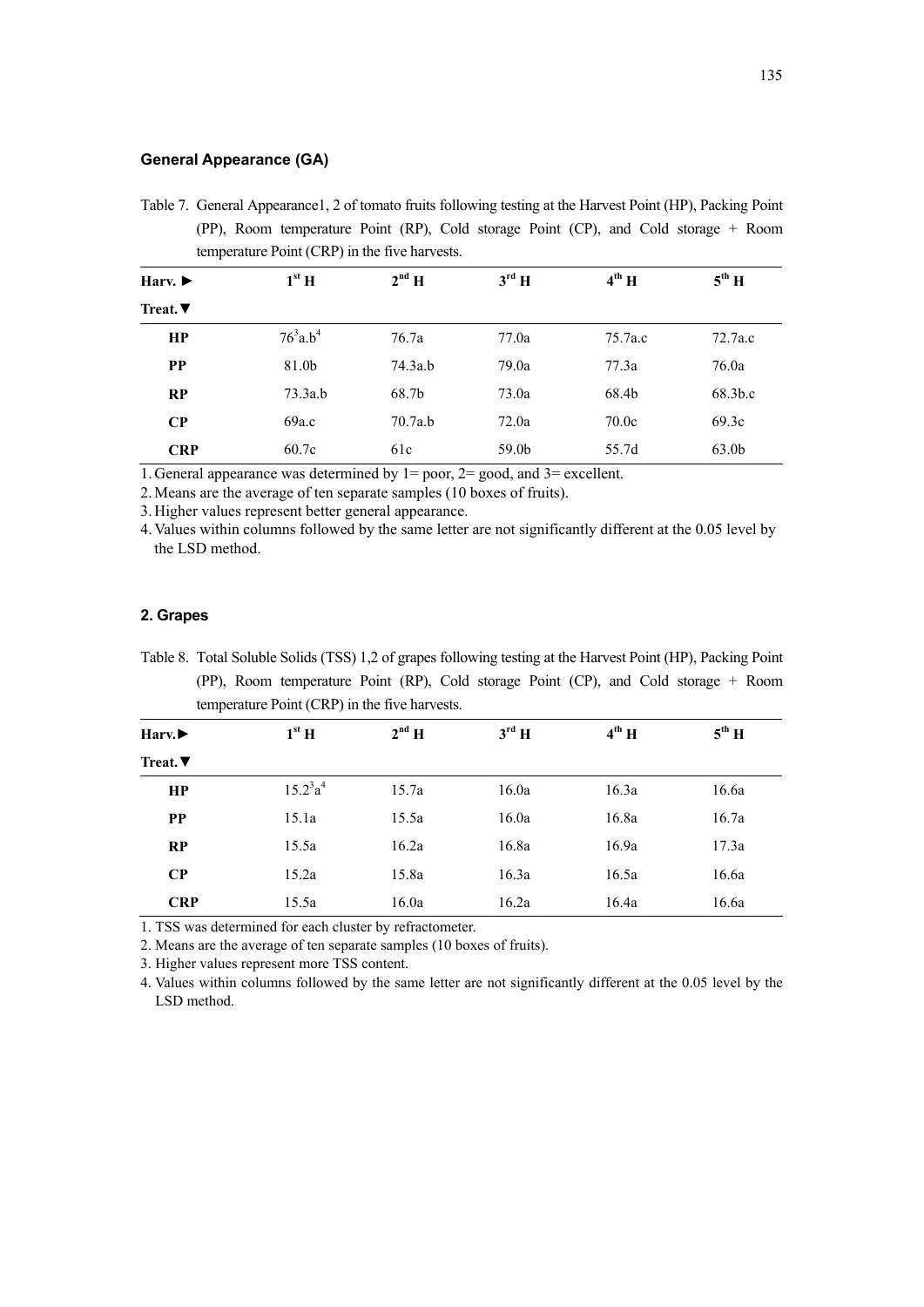# **Abscission (shattering)**

Table 9. Abscission (Shattering) of grape berries1,2 following testing at the Harvest Point (HP), Packing Point (PP), Room temperature Point (RP), Cold storage Point (CP), and Cold storage + Room temperature Point (CRP) in the five harvest.

| Harv. $\blacktriangleright$ | $1st$ H           | $2^{nd}$ H        | $3^{\text{rd}}$ H   | $4^{th}$ H          | $5^{\text{th}}$ H |
|-----------------------------|-------------------|-------------------|---------------------|---------------------|-------------------|
| Treat. $\nabla$             |                   |                   |                     |                     |                   |
| HP                          | 10.83a4           | 10.2a             | 11.5a               | 15.3a.b             | 13.9a             |
| <b>PP</b>                   | 9.3a              | 9.7a              | 14.7a               | 11.7a               | 12.2a             |
| RP                          | 16.6 <sub>b</sub> | 15.2 <sub>b</sub> | 23.3 <sub>b.c</sub> | 15.2a.b             | 17.4a             |
| $\bf CP$                    | 16.4 <sub>b</sub> | 12.8a.b           | 18.5a.b.c           | 17.6 <sub>b.c</sub> | 12.4a             |
| <b>CRP</b>                  | 18.4b             | 15.2 <sub>b</sub> | 25.8c               | 20.9c               | 16.9a             |

1. Shattering was determined by the number of missing berries from each cluster.

2. Means are the average of ten separate samples (10 boxes of fruits).

3. Higher values represent more shattering percentages.

4. Values within columns followed by the same letter are not significantly different at the 0.05 level by the LSD method.

# **Firmness**

Table 10. Firmness1, 2 determination in grapes following testing at the Harvest Point (HP), Packing Point (PP), Room temperature Point (RP), Cold storage Point (CP), and Cold storage + Room temperature Point (CRP) in the five harvests.

| Harv. $\blacktriangleright$ | $1st$ H         | $2^{nd}$ H        | $3^{\text{rd}}$ H | $4^{th}$ H | $5^{\text{th}}$ H |
|-----------------------------|-----------------|-------------------|-------------------|------------|-------------------|
| Treat. $\nabla$             |                 |                   |                   |            |                   |
| HP                          | $93.3^{3}a^{4}$ | 96.0a             | 98.7a             | 96.0a      | 95.7a             |
| <b>PP</b>                   | 96.0b           | 96.3 <sub>b</sub> | 99.3b             | 97.7b      | 98.0b             |
| RP                          | 63.7c           | 61.3c             | 62.9c             | 55.0c      | 60.3c             |
| $\bf CP$                    | 69.7d           | 76.7d             | 69.7d             | 65.d       | 68.6d             |
| <b>CRP</b>                  | 58.3e           | 49.7e             | 46.7e             | 51.7e      | 45.7e             |

1. Firmness was determined for each cluster using a scale of 1=soft, 2=firm, and 3= very firm.

2. Means are the average of ten separate samples (10 boxes of fruits).

3. Higher values represent firmer berries.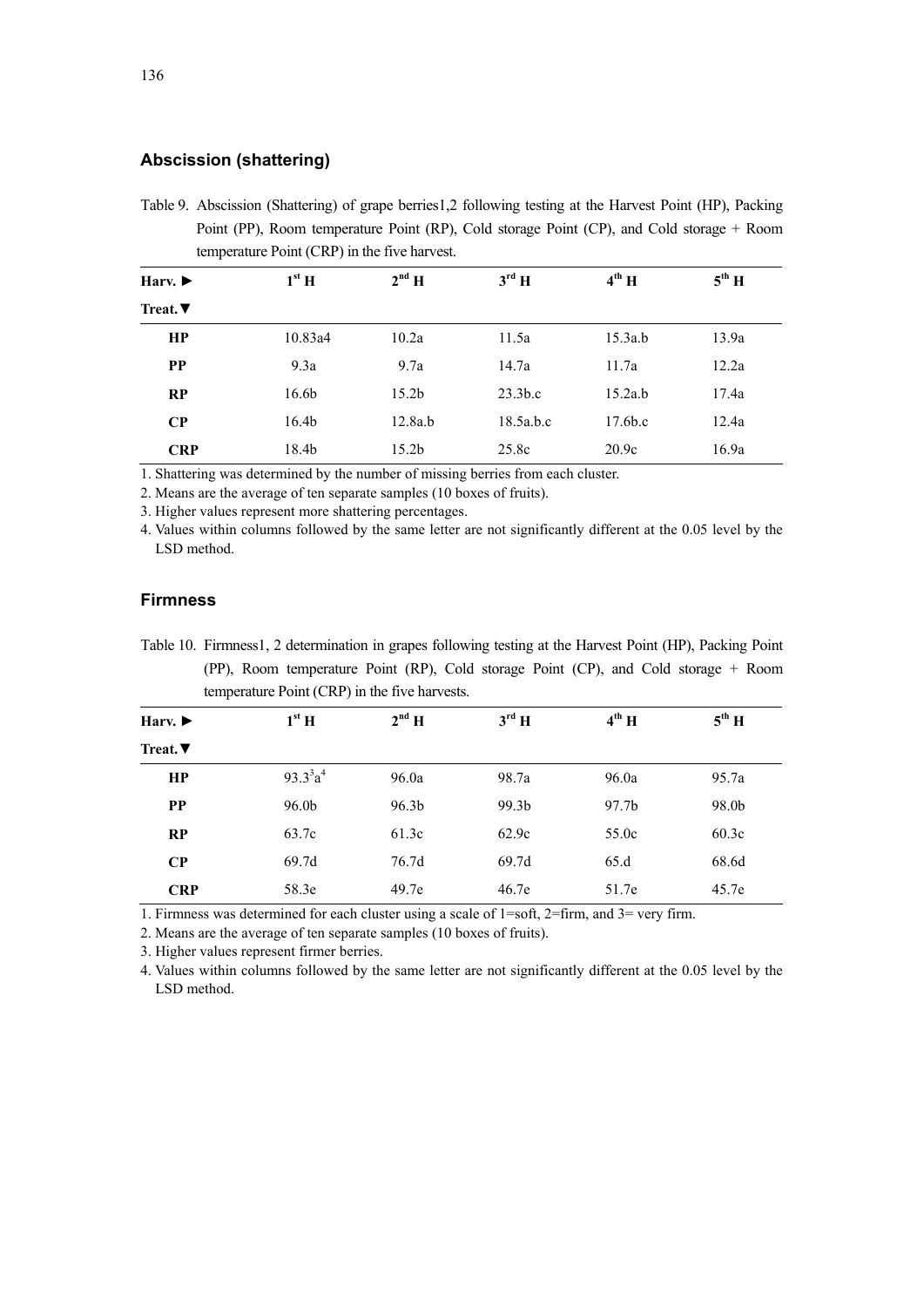# **Stem Freshness**

Table 11. Stem Freshness1,2 of grapes following testing at the Harvest Point (HP), Packing Point (PP), Room temperature Point (RP), Cold storage Point (CP), and Cold storage + Room temperature Point (CRP) in the five harvests.

| Harv.           | $1st$ H       | $2^{nd}$ H | $3^{\text{rd}}$ H | $4^{\text{th}}$ H | $5^{\text{th}}$ H |
|-----------------|---------------|------------|-------------------|-------------------|-------------------|
| Treat. $\nabla$ |               |            |                   |                   |                   |
| HP              | $94^{3}a^{4}$ | 97.0a      | 99.3a             | 98.3a             | 99.7a             |
| <b>PP</b>       | 98.7b         | 93.3b      | 99.3a             | 98.3a             | 100 <sub>b</sub>  |
| RP              | 52.3c         | 47.0c      | 45.3 <sub>b</sub> | 38.9b             | 49.0c             |
| $\bf CP$        | 72.0d         | 77.4d      | 80.7c             | 73.0c             | 80.3 <sub>d</sub> |
| <b>CRP</b>      | 50.3e         | 39.0e      | 39.0d             | 41.0d             | 42.0e             |

1. Stem freshness was determined for each cluster using a rating scale of  $1 = \text{dry}$ ,  $2 = \text{partially dry}$ , and  $3 =$ fresh and green.

2. Means are the average of ten separate samples (10 boxes of fruits).

3. Higher values represent better stem freshness.

4. Values within columns followed by the same letter are not significantly different at the 0.05 level by the LSD method.

## **Decay**

Table 12. Decay incidence1, 2 in grapes following testing at the Harvest Point (HP), Packing Point (PP), Room temperature Point (RP), Cold storage Point (CP), and Cold storage + Room temperature Point (CRP) in the five harvests.

| Harv. $\blacktriangleright$ | $1st$ H                    | $2^{nd}$ H       | $3^{\text{rd}}$ H | $4^{th}$ H       | $5^{\text{th}}$ H |
|-----------------------------|----------------------------|------------------|-------------------|------------------|-------------------|
| Treat. $\nabla$             |                            |                  |                   |                  |                   |
| HP                          | $2.0^{3}$ a.b <sup>4</sup> | 1.8a.b           | 1.5a              | 1.8a             | 1.4a              |
| <b>PP</b>                   | 1.3a                       | 1.0a             | 1.9a              | 1.8a             | 1.5a.b            |
| RP                          | 3.0 <sub>b.c</sub>         | 1.7a.b           | 2.6a              | 2.0a             | 2.8 <sub>b</sub>  |
| $\bf CP$                    | 3.3 <sub>b.c</sub>         | 1.8a.b           | 2.8a              | 2.3a             | 2.0a.b            |
| <b>CRP</b>                  | 3.7c                       | 2.2 <sub>b</sub> | 5.0 <sub>b</sub>  | 3.8 <sub>b</sub> | 2.8 <sub>b</sub>  |

1. Decay occurrence was determined by the number of decayed berries.

2. Means are the average of ten separate samples (10 boxes of fruits).

3. Higher values represent more decayed berries.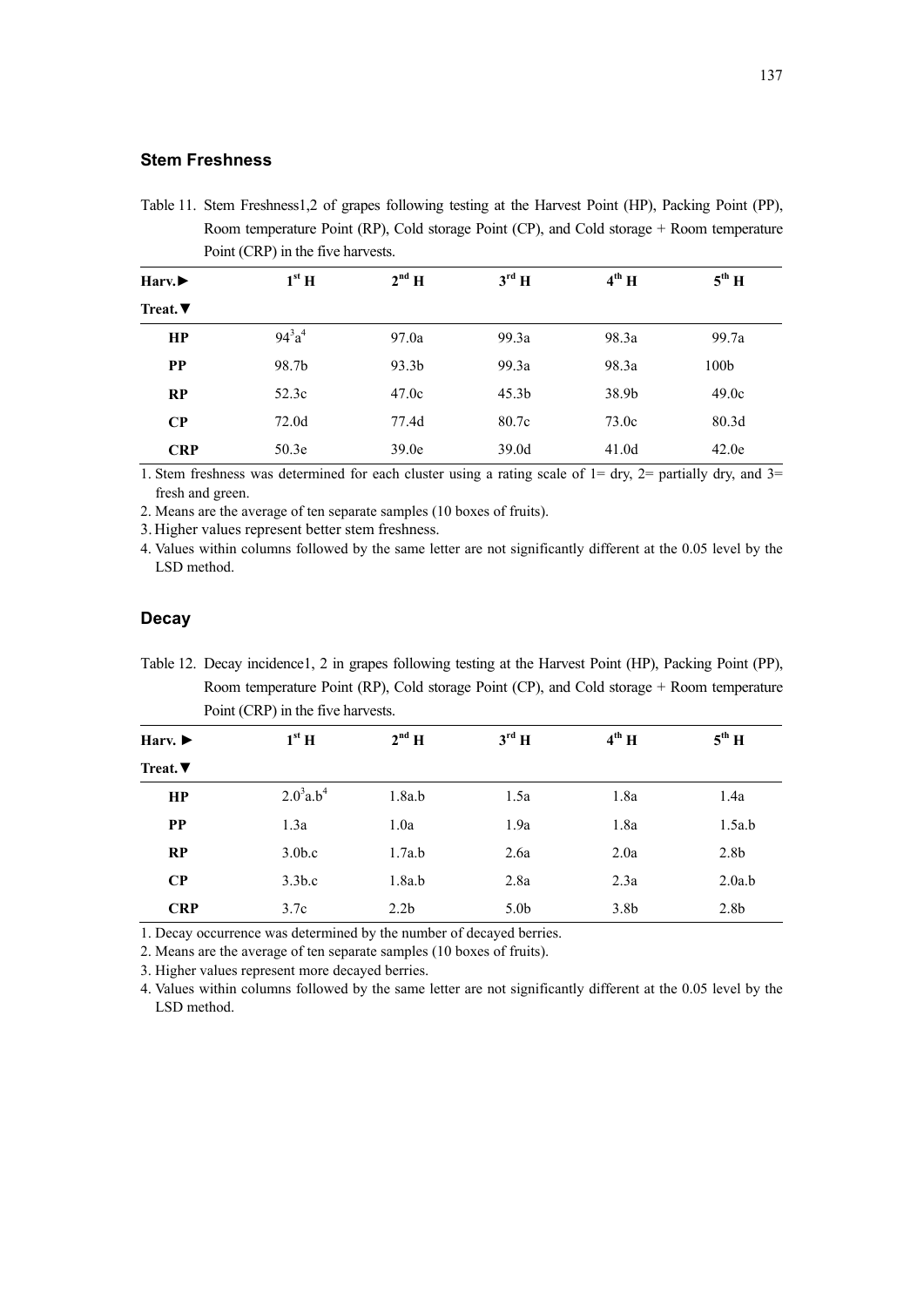# **Defects**

Table 13. Defect occurence1, 2 in grapes following testing at the Harvest Point (HP), Packing Point (PP), Room temperature Point (RP), Cold storage Point (CP), and Cold storage + Room temperature Point (CRP) in the five harvests in the five harvests.

| Harv. $\blacktriangleright$ | $1^{\rm st}$ H    | $2^{nd}$ H          | $3^{\text{rd}}$ H | $4^{\text{th}}$ H | $5^{\text{th}}$ H |
|-----------------------------|-------------------|---------------------|-------------------|-------------------|-------------------|
| Treat. $\blacktriangledown$ |                   |                     |                   |                   |                   |
| HP                          | $45.4^{3}a^{4}$   | 34.4a               | 35.7a.b           | 39.7a.b           | 34.9a             |
| <b>PP</b>                   | 31.8a.b           | 20.3c               | 21.2 <sub>b</sub> | 21.2 <sub>b</sub> | 19.2 <sub>b</sub> |
| RP                          | 28.5 <sub>b</sub> | 30.4a.b             | 36.8a.b           | 36.8a.b           | 30.7a.b           |
| $\bf CP$                    | 34.3a.b           | 23.2 <sub>b.c</sub> | 38.3a.b           | 38.3a.b           | 29.0a.b           |
| <b>CRP</b>                  | 37.4a.b           | 27a.b.c             | 45.6a             | 45.6a             | 38.4a             |

1. Defects were determined by the number of defected berries.

2. Means are the average of ten separate samples (10 boxes of fruits).

3. Higher values represent more defected fruits.

4. Values within columns followed by the same letter are not significantly different at the 0.05 level by the LSD method.

# **Cleanliness**

Table 14. Cleanilness1,2 of grapes following testing at the Harvest Point (HP), Packing Point (PP), Room temperature Point (RP), Cold storage Point (CP), and Cold storage + Room temperature Point (CRP) in the five harvests.

| Harv. $\blacktriangleright$ | $1st$ H                   | $2^{nd}$ H          | $3^{\text{rd}}$ H | $4^{\text{th}}$ H | $5^{\text{th}}$ H |
|-----------------------------|---------------------------|---------------------|-------------------|-------------------|-------------------|
| Treat. $\nabla$             |                           |                     |                   |                   |                   |
| HP                          | $79.0^3$ a.b <sup>4</sup> | 84.7a               | 78.3b             | 82.0a.b           | 87.3a             |
| <b>PP</b>                   | 86.0a                     | 81.7a.b             | 87.5a             | 85.3a             | 89.7a             |
| RP                          | 69.4c                     | 69.4c               | 78.4b             | 71.2c             | 71.0 <sub>b</sub> |
| $\bf CP$                    | 75.3 <sub>b.c</sub>       | 79.0a.b.c           | 81.0a.b           | 74b.c             | 84.3a             |
| <b>CRP</b>                  | 68.3c                     | 73.7 <sub>b.c</sub> | 62.3c             | 65.4c             | 59.2c             |

1. Cleanliness was determined using a scale of  $1 = \text{dirty, } 2 = \text{skin clean, but stem dirty, and } 3 = \text{complete}$ clean.

2. Means are the average of ten separate samples (10 boxes of fruits).

3. Higher values represent more clean clusters.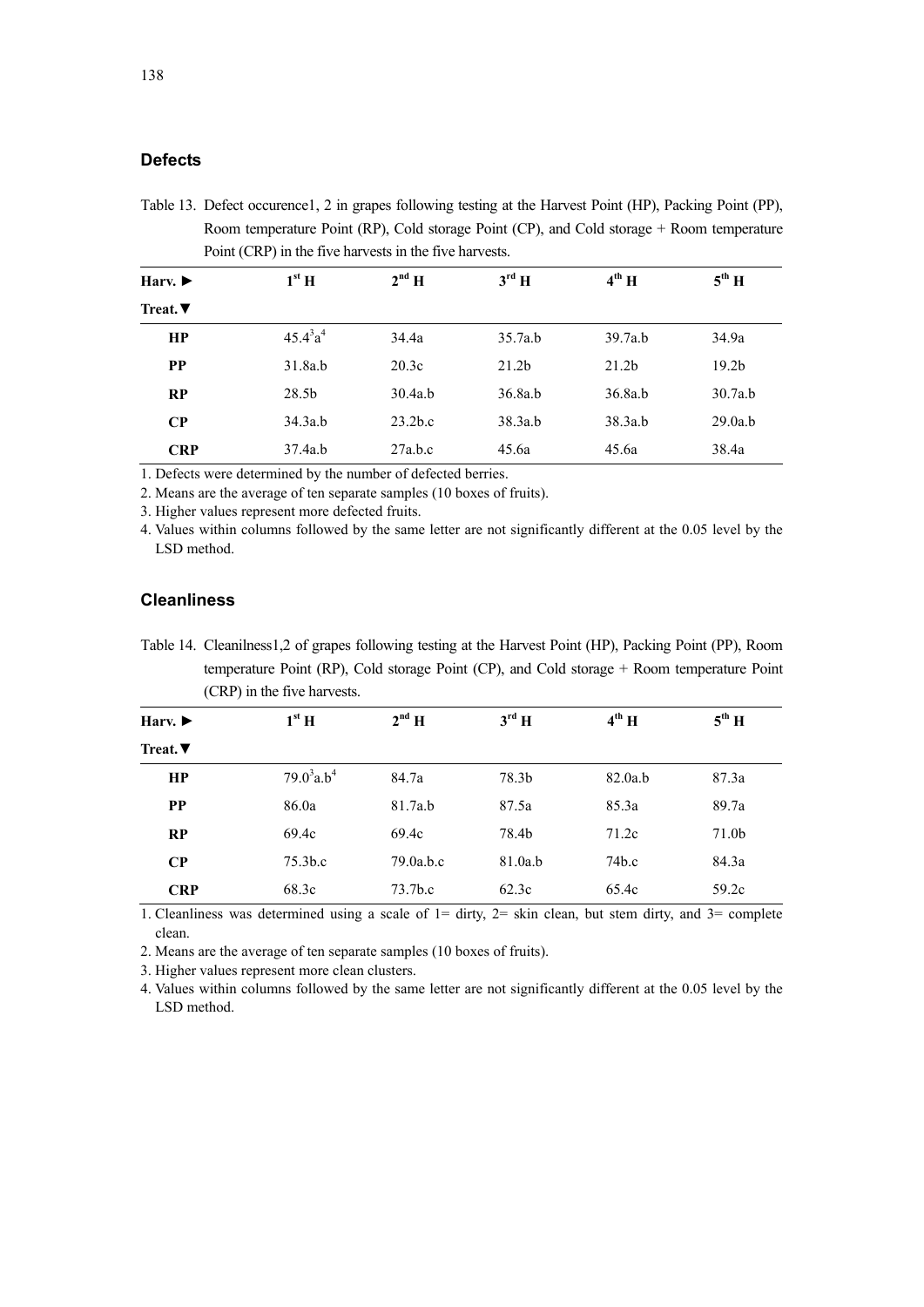# **General Appearance**

Table 15. General Appearance1,2 of grapes following testing at the Harvest Point (HP), Packing Point (PP), Room temperature Point (RP), Cold storage Point (CP), and Cold storage + Room temperature Point (CRP) in the five harvests.

| Harv. $\blacktriangleright$ | $1st$ H   | $2^{nd}$ H      | $3^{\text{rd}}$ H | $4^{th}$ H        | $5^{\text{th}}$ H |
|-----------------------------|-----------|-----------------|-------------------|-------------------|-------------------|
| Treat. $\nabla$             |           |                 |                   |                   |                   |
| HP                          | $57^3a^4$ | 70 <sub>b</sub> | 67a.b             | 68.7a             | 71.3a             |
| <b>PP</b>                   | 58.7a     | 77.3a           | 68.3a             | 71.7a             | 74.7a             |
| RP                          | 50a       | 54c             | 58.3b.c           | 51c               | 54.7b             |
| $\bf CP$                    | 58.7a     | 68.7b           | 68.7a             | 59.3 <sub>b</sub> | 68.7a             |
| <b>CRP</b>                  | 53.7a     | 56.3c           | 52 <sub>b.c</sub> | 51c               | 49.3 <sub>b</sub> |

1. General appearance was determined using a scale of 1= poor, 2= good, and 3= excellent.

2. Means are the average of ten separate samples (10 boxes of fruits).

3. Higher values represent more fruits with better general appearance.

4. Values within columns followed by the same letter are not significantly different at the 0.05 level by the LSD method.

# **Postharvest Losses**

### **Estimation of postharvest losses for tomatoes and grapes**

| Treatment    | % Losses in tomatoes |                | % Losses in grapes |                |  |
|--------------|----------------------|----------------|--------------------|----------------|--|
|              | The Assumed Lower    | The Maximum    | The Assumed Lower  | The Maximum    |  |
|              | Range                | Possible Range | Range              | Possible Range |  |
| HP           | 14.0                 | 24.4           | 25.8               | 33.2           |  |
| <b>PP</b>    | 13.1                 | 22.5           | 23.4               | 29.1           |  |
| RP           | 16.7                 | 29.7           | 39.0               | 46.4           |  |
| $\bf CP$     | 15.7                 | 29.8           | 29.3               | 35.2           |  |
| <b>CRP</b>   | 25.0                 | 40.2           | 40.3               | 47.5           |  |
| Average loss | 16.9                 | 29.3           | 31.6               | 38.3           |  |

Table 16. Estimated postharvest losses in tomatoes and grapes in the five treatments.